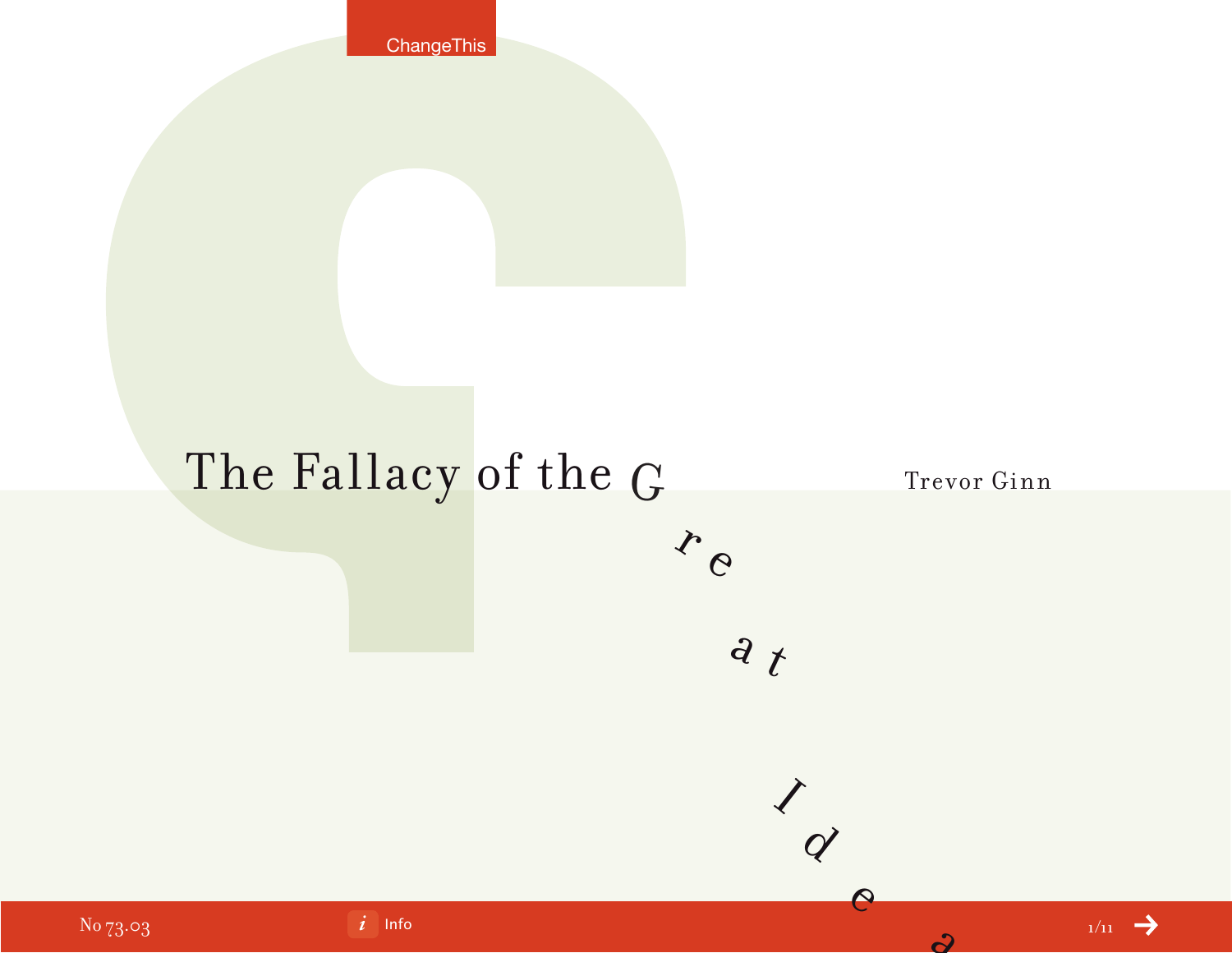### Introduction

Many entrepreneurs feel that they cannot start a business without a great idea. They believe it will be impossible to succeed without a completely new concept, as the market will already have been cornered by established businesses. Only by venturing into uncharted territory can they achieve their dreams. This is the fallacy of the great idea.

In truth, most "great ideas" will never make their investors a penny. True, some companies have made billions from a unique product, but close inspection of many world-beating businesses reveals that their unique selling point is hard to pin down. Can anyone honestly tell the difference between Coke and Pepsi? And at the end of the day, McDonalds and Burger King both sell burgers.

The simple truth is that it is quite possible to create a thriving business without a big idea. In fact, starting up with a tried and tested concept is very sensible. The real key to success is focus and brilliant execution. Yes, the world needs people with grand ideas who are willing to take big risks to further progress, but the world also needs small businesses creating jobs, and entrepreneurs should not be embarrassed about not having a claim on originality.

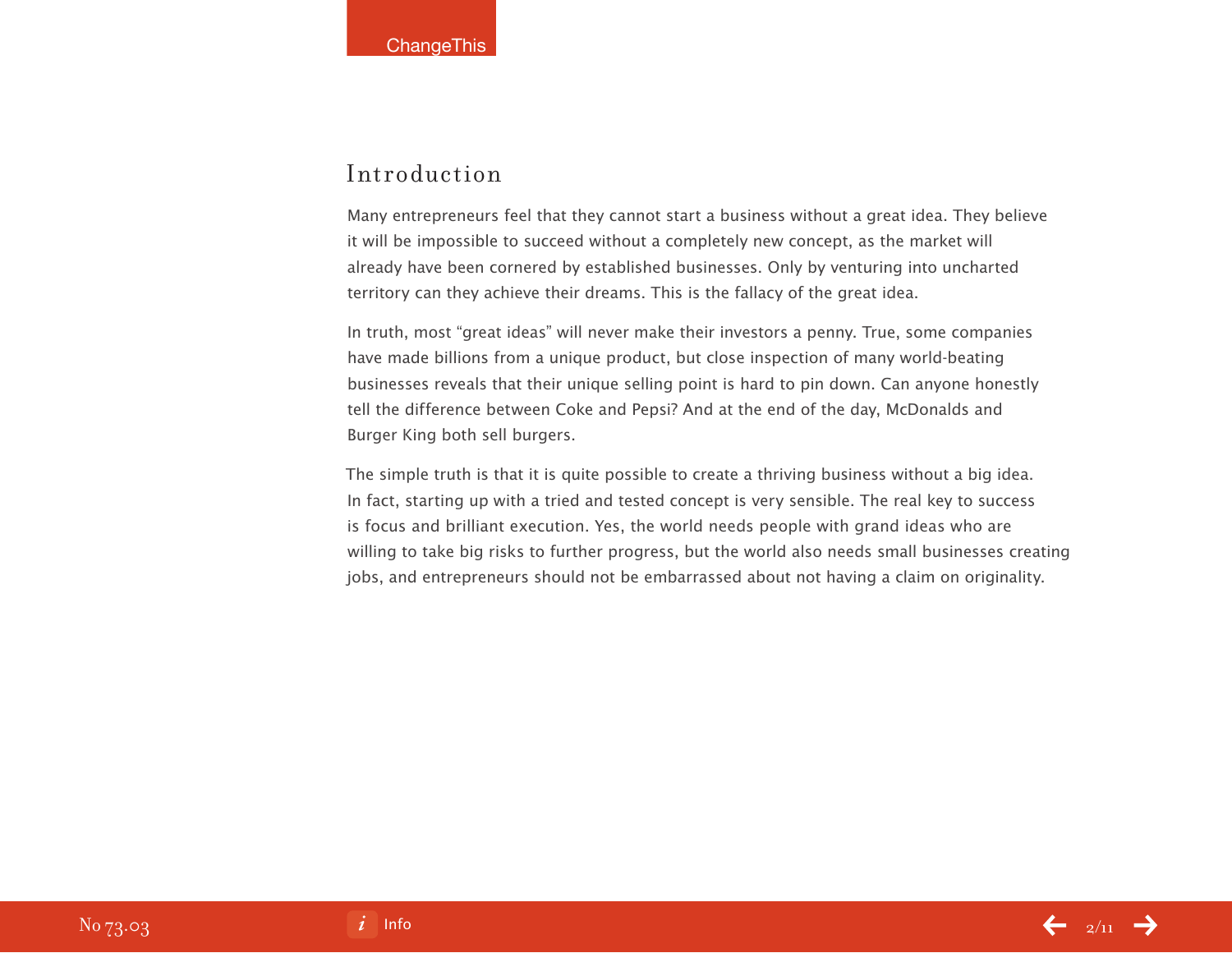### 1. The Fallacy of the Great Idea

There are a lot of "idea people" in business. A "great idea" is a novel product or service, something which has not been done before, but sounds like a sure-fire winner. It is something that takes your breath away, something bold and daring and sexy. Unfortunately, although a unique product can generate huge profits, it is also usually highly complex, risky, untested, and difficult and expensive to build.

The fallacy of the great idea is that, in order to start a successful business, it is necessary to have a groundbreaking new concept. By falling for this fallacy, many entrepreneurs eschew more simple business plans that have a higher chance of success in favor of risky, complex projects that could make them fabulously wealthy—in the unlikely scenario that they succeed.

Don't get me wrong. If you feel that you have an idea that is going to be a true world-beater and you have the tenacity, skill and resources to pull it off, then by all means go for it—and good luck to you. However, having a brilliant idea is not nearly as important as finding a business model that works. Dreaming up the next Google will make its founder a billionaire, but there will be thousands who do not make it.

The simple truth is that it is quite possible to create a thriving business without a big idea.

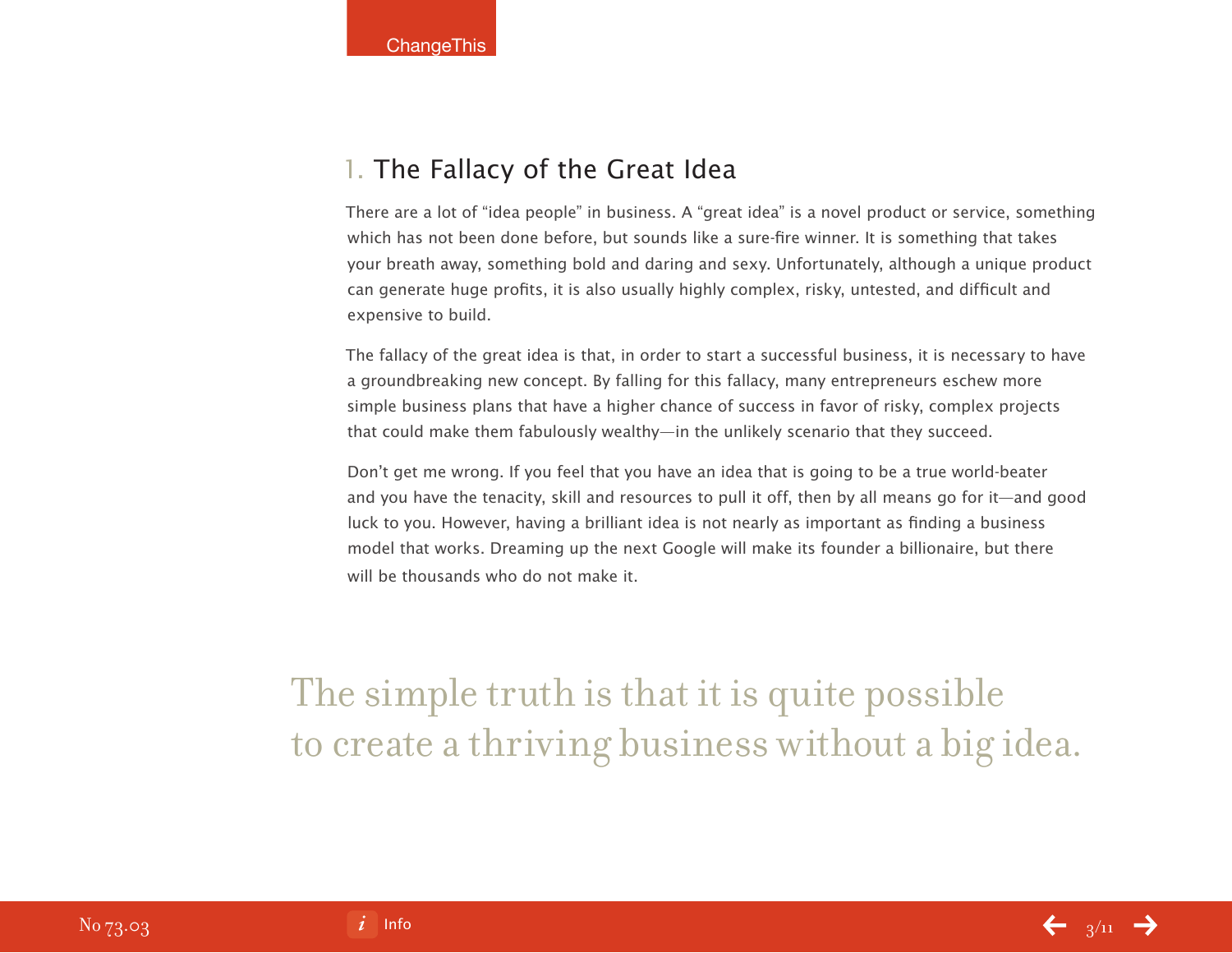### 2. The Myth of the Entrepreneur

The popular perception, promoted by programmes like Dragons' Den and The Apprentice is that entrepreneurs are smart-suited, fast-talking, sports-car-driving mavericks that have big, bold plans. On these shows, winning the contest at hand is everything and the meek will not survive. It's a formula that makes for good dramatic television, but that ignores the majority of successful entrepreneurs and companies and the more workaday ways they achieve success. The consequence of this media portrayal of entrepreneurs as rock stars is that many people believe that they do not have what it takes to start a successful business because they see no similarity between themselves and their TV role models.

In truth, most businesses in the real world are really rather prosaic. What is interesting in reading the Sunday Times Fast Track 100 (a list of the 100 fastest growing companies in the UK) is not only the great variety of companies, but also how mundane most of them are. Many great entrepreneurs made their mark in unexciting industries. *Dragons' Den's* own Duncan Ballantyne started off in the ice cream world, and Richard Branson's first venture was a student magazine.

Entrepreneurs are not all made from the same mould, and very few fit the stereotype portrayed in the media. Along with the fallacy of the great idea, the myth of the superstar entrepreneur provides an excuse for inaction, or causes people to start ventures inspired by fantasy instead of reality.

## In truth, most businesses in the real world are really rather prosaic.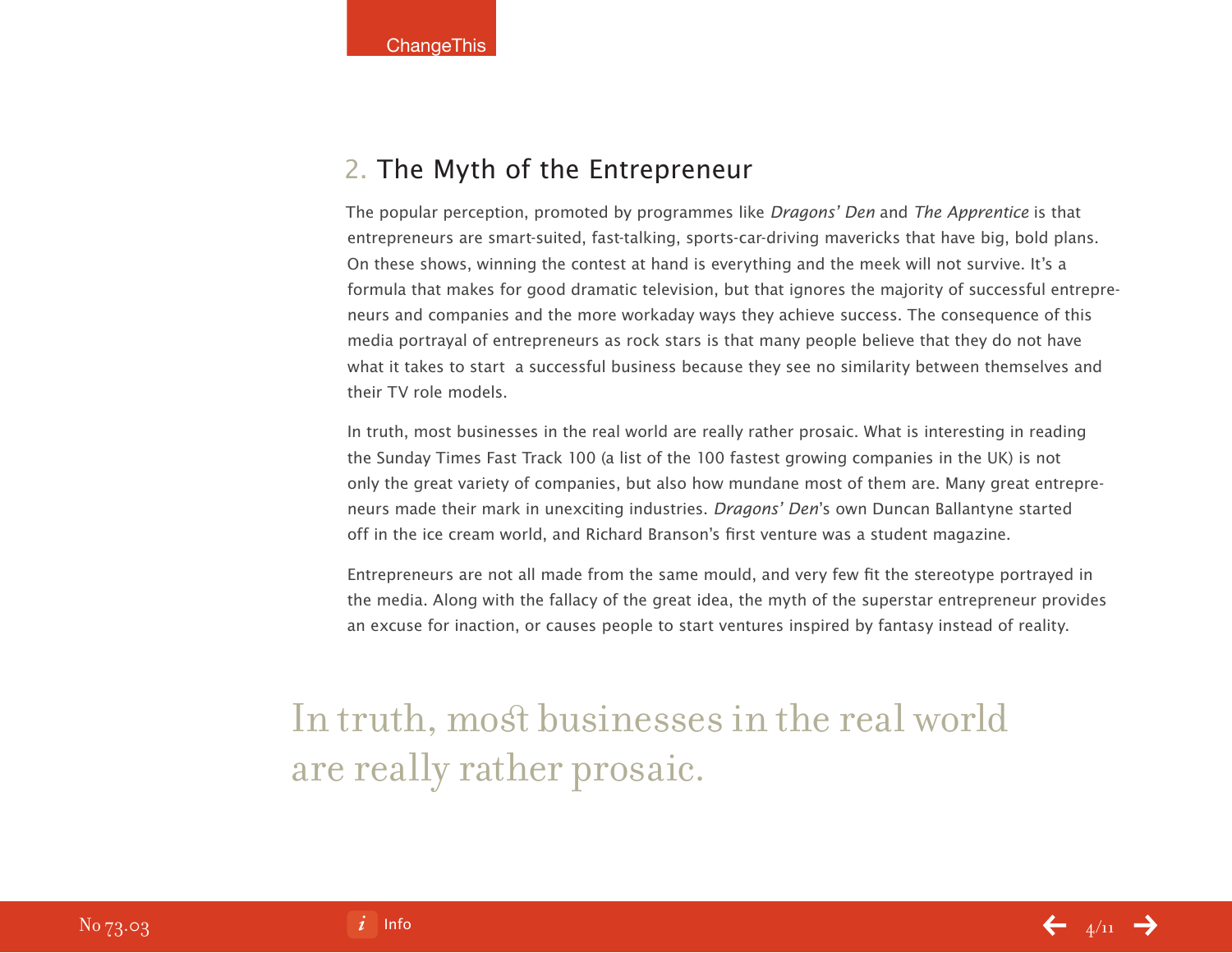### 3. Why Great Ideas Should be Handled with Care

### **Great Ideas are Often Not That Great**

It is sobering to take a look at a directory of web start-ups, such as Go2Web20, and reflect that at least 50% of these businesses will not be around in two years time. Each one of these businesses was undoubtedly based on what their founders thought was a world-beating idea. They were wrong.

Entrepreneurs, especially in the technology sector, fall over each other to prove how terribly smart they are and show how much they are going to change the world with their idea. All this posturing hides an awful truth: most of these ideas are not very clever. In fact, most of them are so dumb that they will never make any money. Not one penny.

### **Great Ideas are Highly Seductive**

There is no denying that big ideas are good for the ego. Being part of the next big thing sounds good at parties and impresses people. Self-image plays a big part in that. Intelligent, educated people often feel they must launch a business that holds a mirror up to their undeniable, though undiscovered, brilliance. They want to develop a world-changing concept that will prove what a smart and insightful person they really are.

Due to some lucky people who have made their great ideas a reality in spectacularly profitable fashion, great ideas seem to promise riches beyond the dreams of avarice—if only we can come up with the next one. Don't get drawn in.

### **Great Ideas are Disruptive**

Most people are resistant to change. We know what works for us and mostly we stick to it. As a result, it is rare that there is mass uptake of a new technology or service. New products require people to shift their behavior and are subsequently difficult to get off the ground.

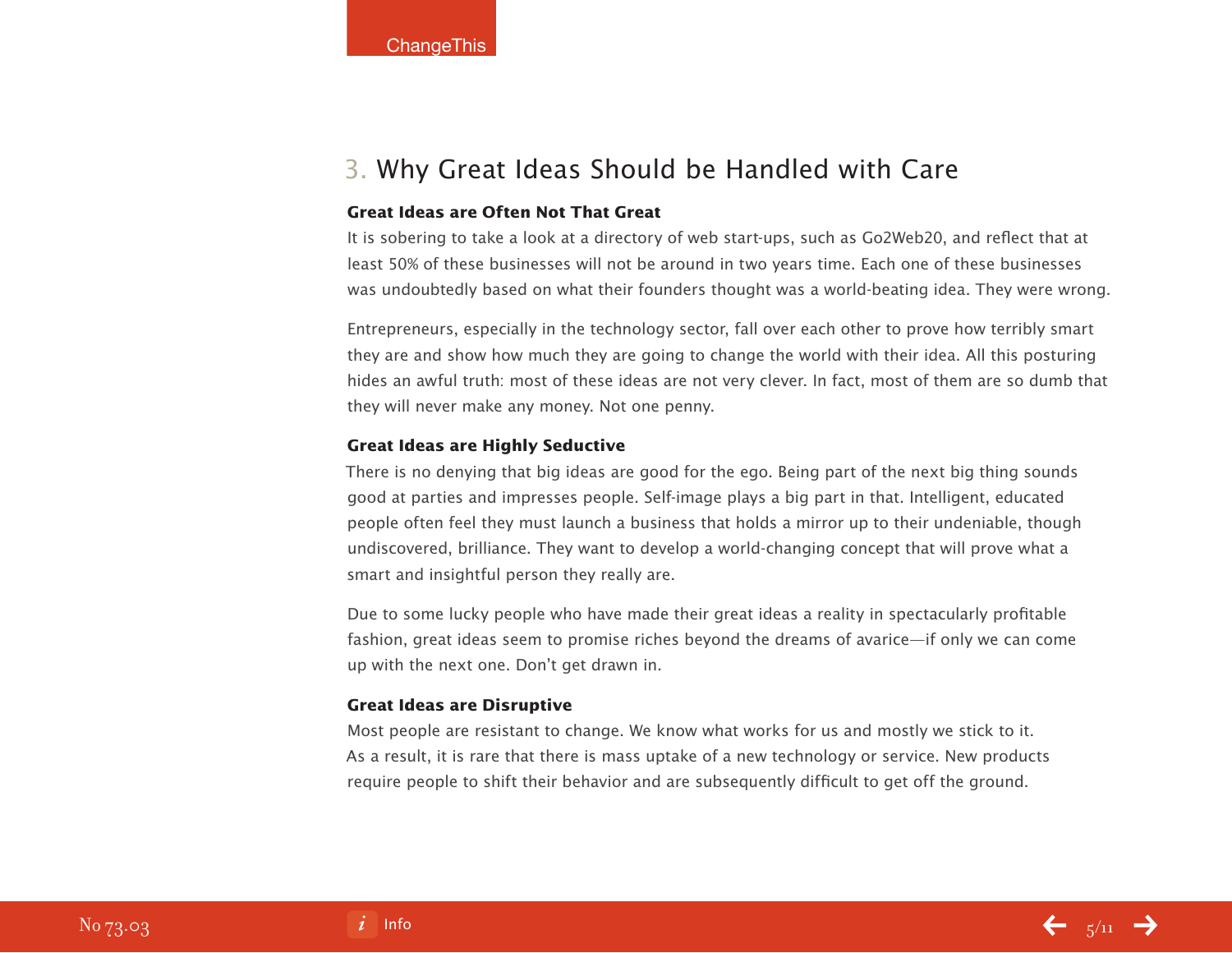### **Great Ideas are Unproven**

Ideas that seem great on paper may not survive the harsh realities of the marketplace. No matter how much market research is undertaken, it is impossible to determine whether a product has not been created heretofore because no one has thought of it or because there is simply no demand for it. It is easy to forget that companies with killer products like Apple and Microsoft have had their fair share of flops… and, as an individual entrepreneur, you probably can't afford a flop.

### **Great Ideas are Expensive**

The Internet has heralded in a golden age of entrepreneurs as the costs of market entry in areas such as retailing and publishing have been slashed to a fraction of the pre-Internet levels. Open source technologies and the ability to outsource work to low cost labor markets has slashed the cost of entry even further.

But, whilst all businesses can benefit from these cost savings, the next truly big thing will almost certainly need bespoke development that will require significant start-up capital. Raising finance is hard at the best of times, and should not be undertaken lightly as it often requires giving away a large proportion of the business in exchange for it.

### **Great Ideas are an Excuse for Inactivity**

As mentioned earlier, many people say that they would like to start a business, but don't think they have a good enough idea for one and, as a result, they are paralysed by an apparent lack of options. In falling for the fallacy of the great idea, they are failing before they have even started.

Seth Godin, in a manifesto on this very site, The Bootstrappers Bible, noted that of his Stanford MBA class, half had publically proclaimed that they wanted to start their own business sooner or later. 20 years later, only 10% had actually done it. He believed that the rest were waiting for the right idea or the right backing, for "an engraved invitation and a guarantee of success" as Godin put it. Life is rarely that obvious or simple.

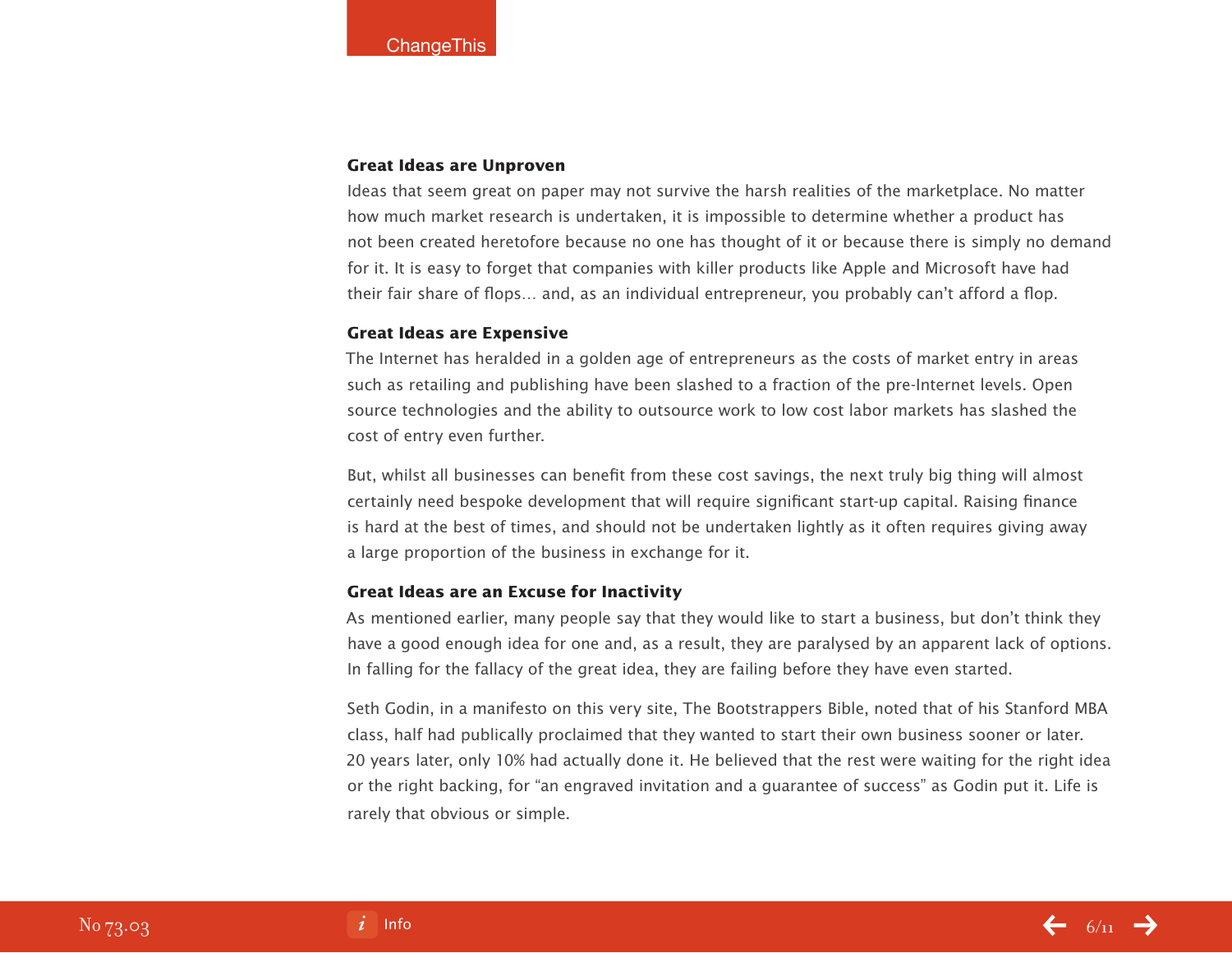### 4. Beyond the Great Idea

### **Why You Don't Need a Unique Selling Point (USP)**

Talk to any business advisor or recent MBA graduate, and the first question they will ask about a business idea is "What is the USP?" Not to have a USP is to be labelled as an amateur.

But, close inspection of many world-beating businesses reveals that their USP is hard to pin down. It is perfectly possible to create a thriving business without any kind of USP. In fact, the great advantage of starting with an existing business model is that you know it can be done and you can learn from the mistakes of others.

### **Think Simple**

A simple idea that works is more attractive than a sexy idea that fails. There is no shame in launching a business that is not based on a complex business model. There are several benefits of launching with a simple idea:

- $\rightarrow$  **Quick to market.** Simple business plans can be launched quickly, as they do not require any bespoke infrastructure. Getting fast to market will also allow the idea to be road tested and developed. This iterative process will hone the concept and may lead in unexpected directions. This valuable feedback can only be gained by experience.
- $\rightarrow$  **No need for angel or VC funding.** Entrepreneurs can hold onto more equity by reducing cost—and hence the need for external funding. Many aspiring entrepreneurs spend months planning their businesses and struggling to raise the necessary capital only to find that their idea is considered too risky for investment. Also, when it comes to the point where additional funds are required to grow, the business will have a trading history to which they can refer, making fundraising much easier.

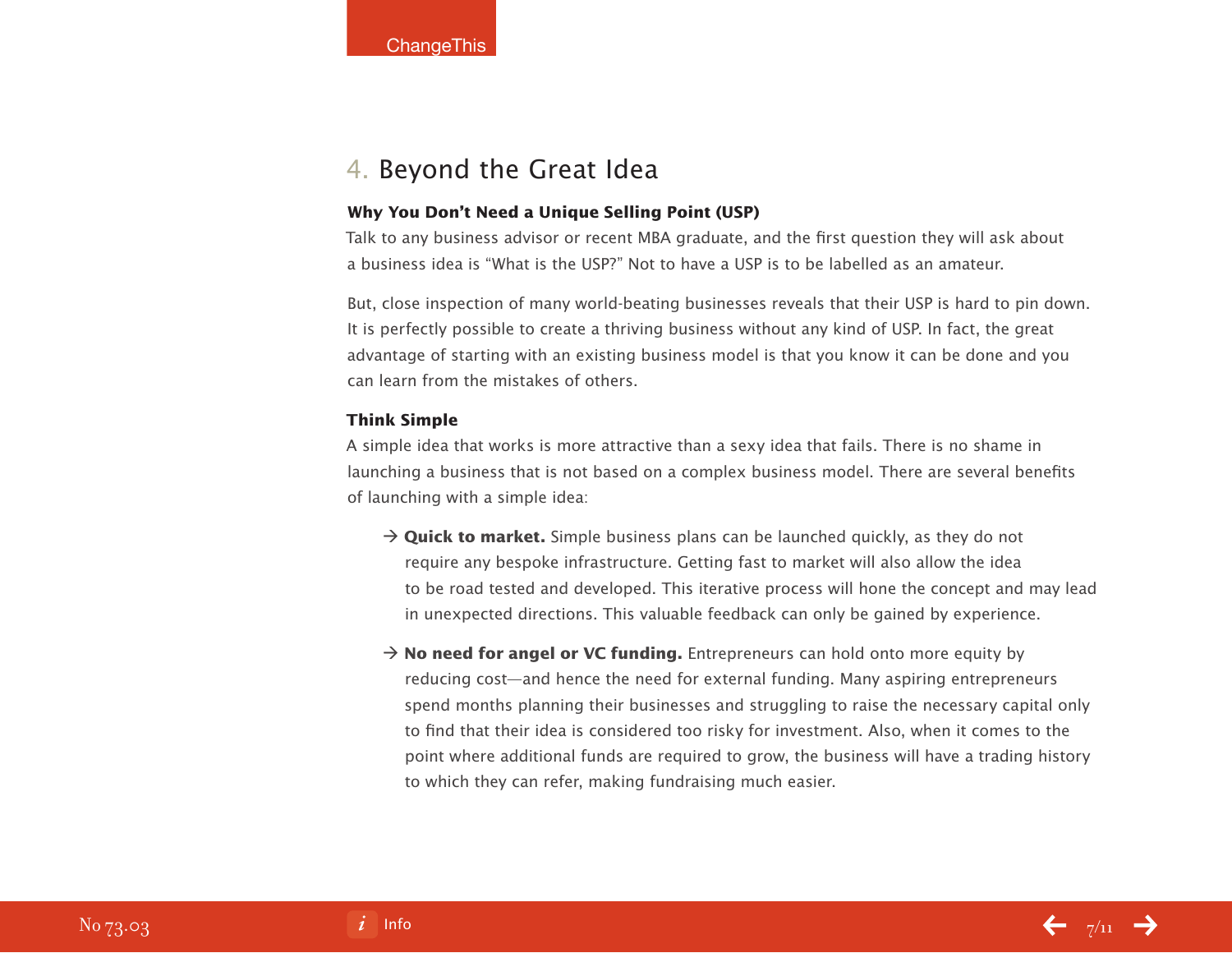$\rightarrow$  **Profitable within months, not years.** By keeping start-up costs low, a company will quickly break even.

# A simple idea that works is more attractive than a sexy idea that fails.

### **Don't Try to Be Too Clever**

As the recent events in the financial market have proven, being clever is no guarantee of success. The world's banks hired the smartest graduates from the best universities, but somehow managed to get it all wrong. Clever people can still make mistakes and they can have some very bad ideas. Furthermore, they have the added handicap that being clever often gives them a feeling of invincibility.

Do not be seduced by your own brilliance. Being smart and writing arresting presentations makes some people think that they cannot possibly fail. Nothing could be further from the truth. Have the courage to see through your own hype and the hype of others. Good entrepreneurs build on their strengths by choosing a sector in which they have experience and passion. They also understand their weaknesses and are not afraid to accept help and advice from others.

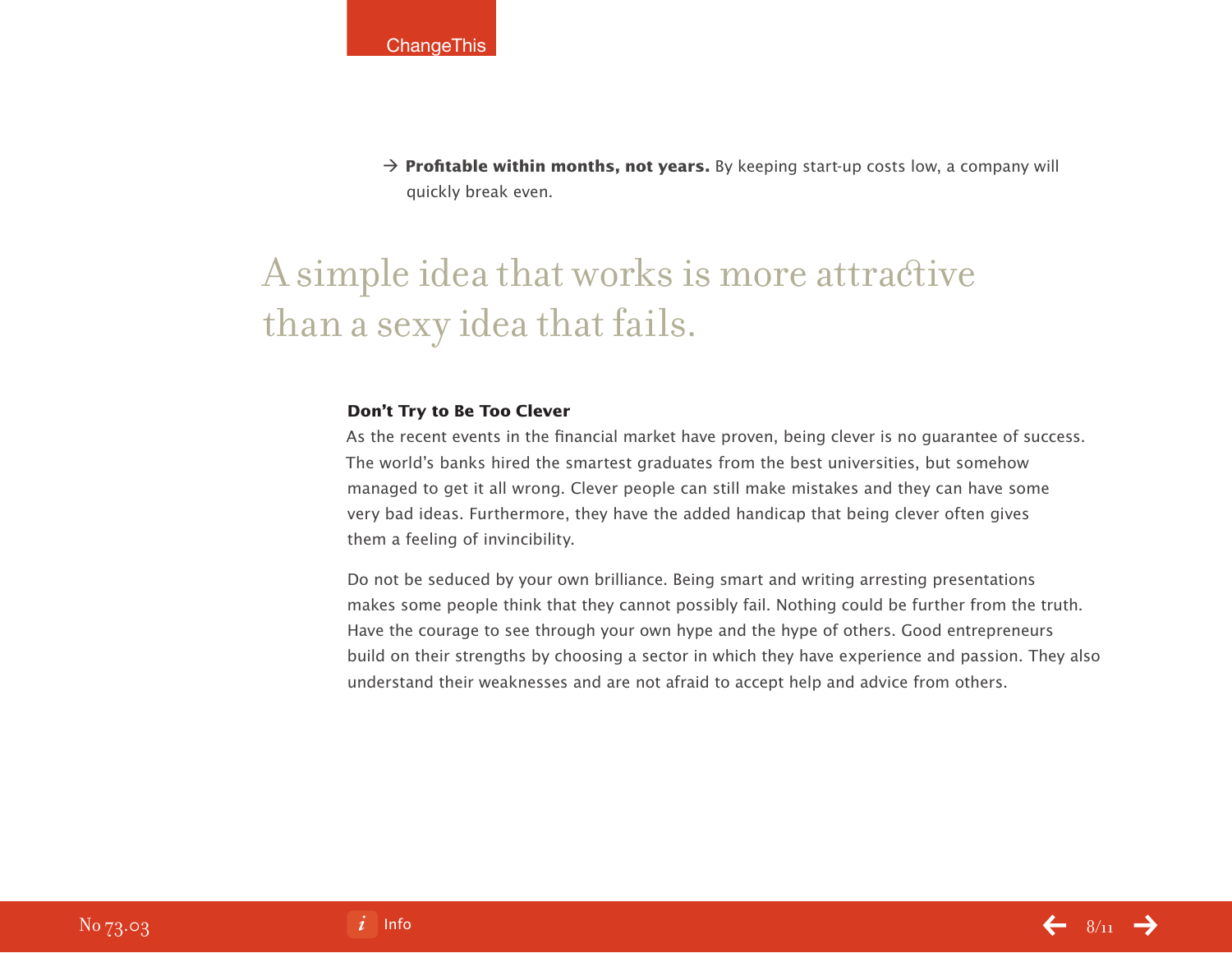### 5. A Call to Arms

There are no entry requirements or qualifications required to become an entrepreneur, and as I have argued, a world-beating idea is certainly not required. Entrepreneurs are real people, they are not, on the whole, geniuses and they usually do not have any special insights or abilities. They have simply, for one reason or another, decided to start their own business and followed this decision with action.

### **Concentrate on Brilliant Execution**

By concentrating on brilliant execution, a company can quickly develop a good reputation and return customers. Efficiencies can be passed onto customers in terms of cost savings and better customer service.

Ideas are cheap and plentiful. But having an idea is one thing; putting it into practice is something entirely different. For this reason, investors consider the management team to be at least as important as the concept itself. There are plenty of existing companies that offer a poor level of customer service or are behind on the latest practices in marketing, service fulfilment and technology. These are companies you could be competing with, and represent a huge opportunity for the hungry entrepreneur.

### **Start Small if Necessary**

The beauty of starting a business without a big idea is that it can be done quickly, cheaply and the idea can be adjusted as the business matures. If you are a part of the majority of people for whom money is in short supply, this is great news. Consider starting in an area in which you have experience and an interest, and start small if you have to. Starting a business on a limited budget, also known as bootstrapping, is a painful but educational experience.

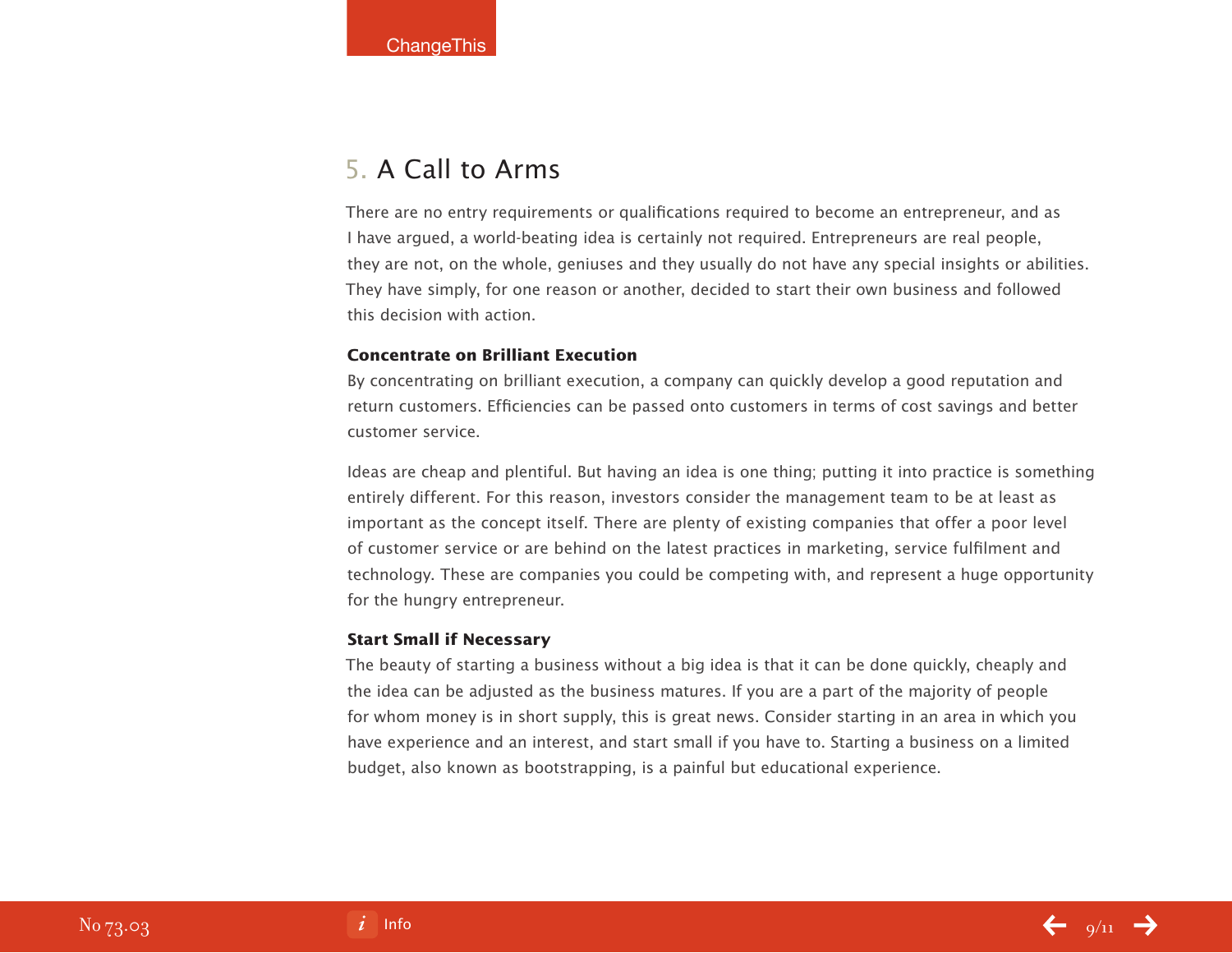#### **Innovate**

Running with a simple idea does not mean that there is no room to innovate. Entrepreneurs get their edge by being experts in their field and should always be on the look-out for ways to do things better.

In almost any industry you consider, the incumbents will be stuck in their ways. Small, nimble businesses can quickly integrate the latest ideas into their offerings. A lack of resources can act as a great spur to thinking laterally. Make it a mission to implement industry best practice into all areas of your business, and the next "great idea" may be a seemingly minor change you make to an existing industry.

# Ideas are cheap and plentiful. But having an idea is one thing; putting it into practice is something entirely different.

### **There is Not a Moment to Lose**

If you have aspirations to be an entrepreneur, do not delay! Not having a good enough idea is not a good enough excuse for not doing so. Planning is essential, but the only thing definite about a plan is that it will change. There is no substitute for action. **a**